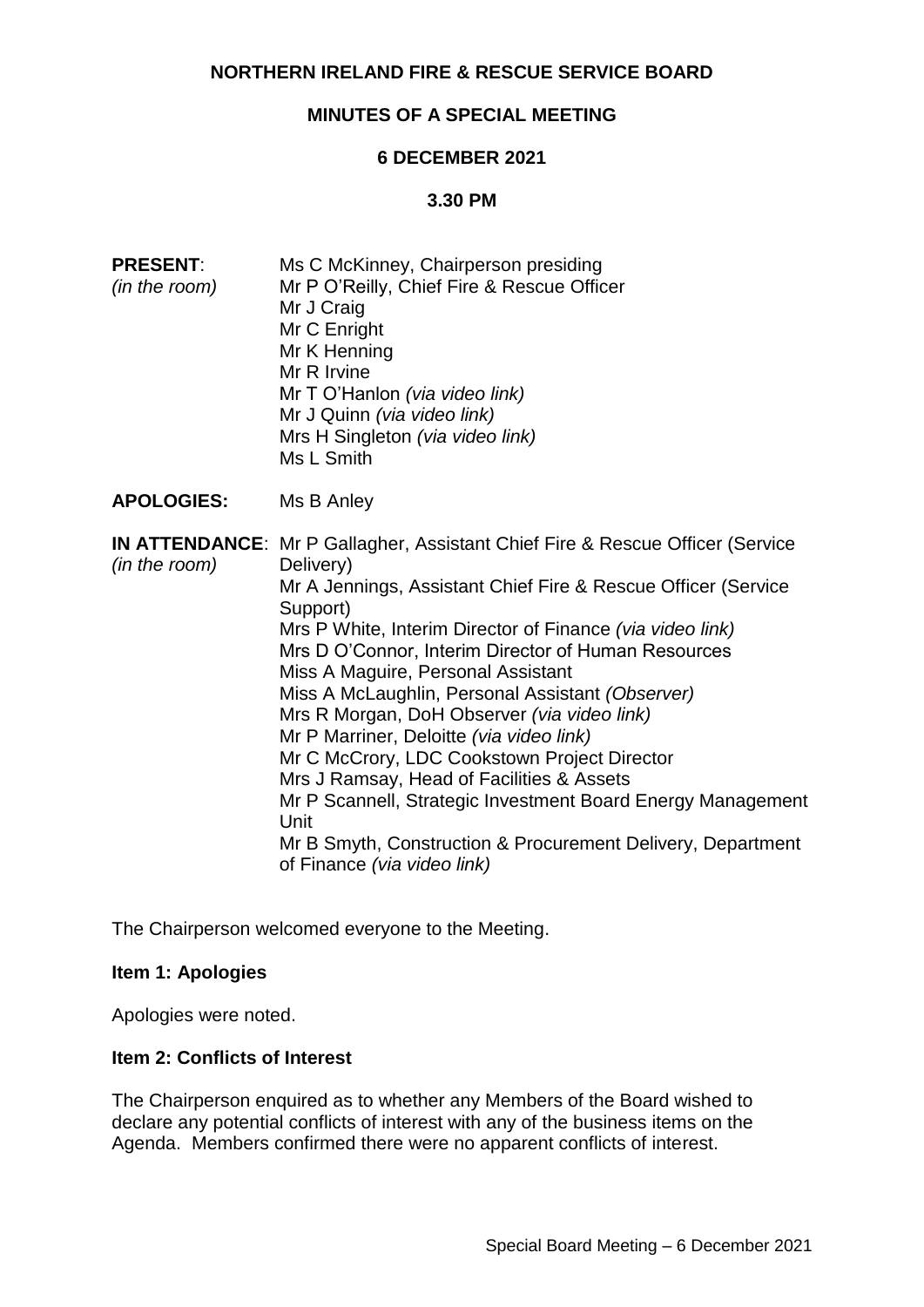## **Item 3: Finance/HR Service Delivery Model**

The Chairperson welcomed Mr Paul Marriner, Deloitte, to the meeting and invited him to deliver his presentation in relation to the Finance/HR Service Delivery Model, where it was noted that Members are being asked to consider an option for the future Finance and HR Service Delivery Model and to agree a preferred option.

Mr Marriner outlined the option road and noted the shortlisted options. Members noted the analysis of the 3 remaining options in terms of strategic fit, cost, value and risk.

Mr Marriner outlined the considerations if the BSO option is taken forward, including what NIFRS should expect as a customer and what BSO should expect as a provider.

The Chairperson opened the floor for questions/comments.

Members raised queries and comments with respect to the options and noted that if NIFRS opts for a shared service that it must bring benefit to the organisation. Members also requested for a cost benefit analysis to be provided.

The Interim Director of Finance noted Members' queries and comments. She stated that a detailed cost benefit analysis had been provided to Members within the Business Case in November 2020, and noted that the costs would now be refreshed in light of the additional option.

The Interim Director of Finance referred to the additional option - Option 4 – BSO provides ERP only – and noted that this option gives a compromised position. She stated that this option had not been presented to the Board at its meeting in July 2021 as BSO had not been willing to take this option forward at that time.

Members agreed with the approach in principle subject to the provision of refreshed costs and benefits analysis. **Action – Interim Director of Finance to provide Members with refreshed costs and benefits analysis for the shortlisted options for the Board Meeting on 22 February 2022.**

- - - - - - - - - -

At this point, Mr Marriner left the Meeting.

- - - - - - - - - -

At this point, Mrs Morgan joined the meeting (virtually), Mr C McCrory, Mrs J Ramsay, Mr P Scannell (in the room) and Mr B Smyth (virtually)

- - - - - - - - - -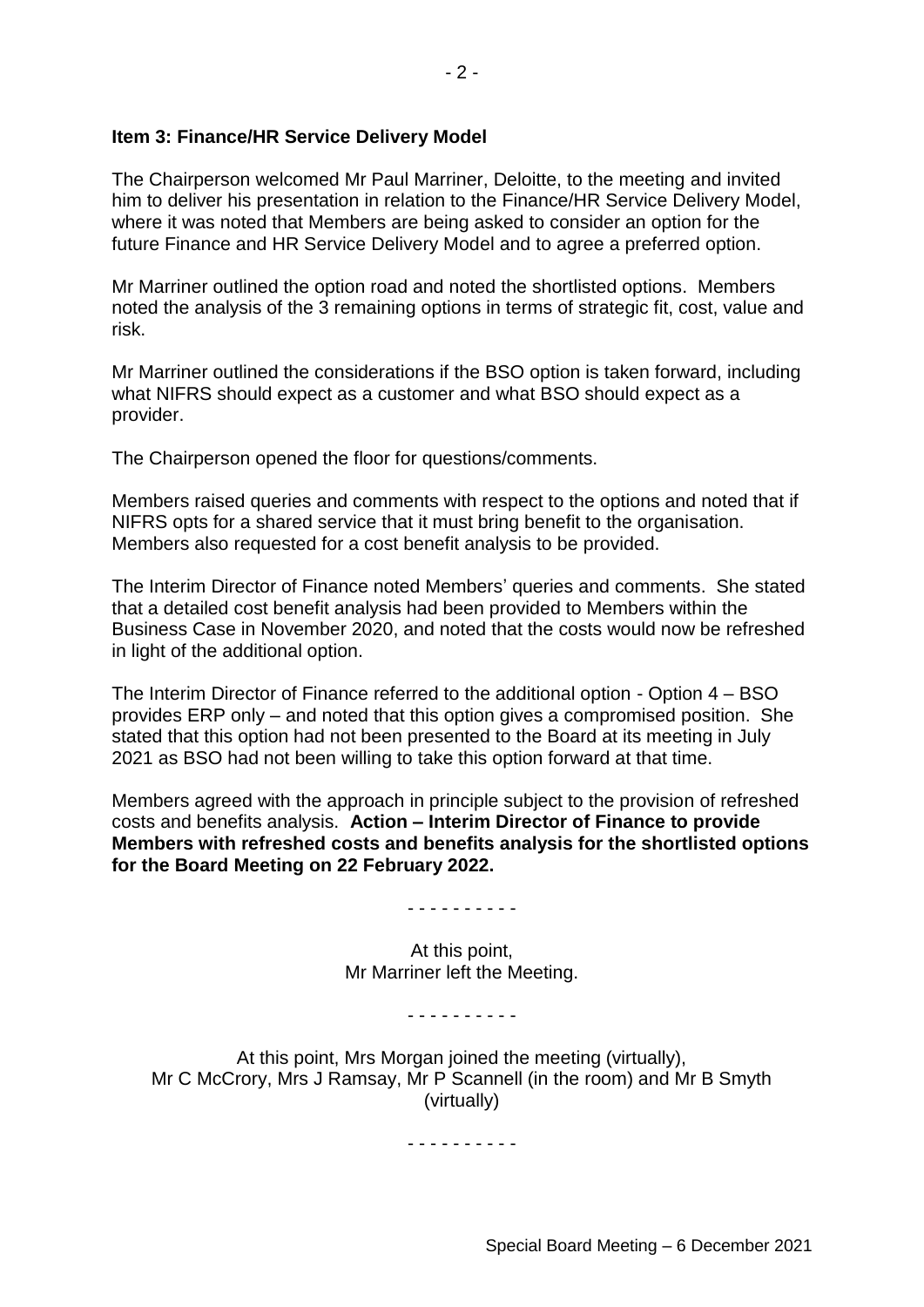## **Item 4: LDC Cookstown Full Business Case**

Assistant Chief Fire & Rescue Officer Jennings introduced Mr C McCrory, Project Director of LDC Cookstown; Mrs J Ramsay, Head of Facilities & Assets; Mr P Scannell, Strategic Investment Board Energy Management Unit; and Mr B Smyth, Construction & Procurement Delivery, Department of Finance.

The Chairperson welcomed the guests and asked each of them to provide a brief overview as to how they are involved in the LDC Cookstown project and their roles. Messrs McCrory, Scannell, Smyth and Mrs Ramsay provided Members with an overview of their role with respect to the LDC Cookstown project.

Assistant Chief Fire & Rescue Officer Jennings provided a high level summary with respect to the Full Business Case, and noted that the project is currently at the third Gateway Review stage.

Assistant Chief Fire & Rescue Officer Jennings informed Members that 6 bidders had been invited to tender. He outlined that the Tender Report approved by the LDC Cookstown Programme Board of the preferred bidder had been the most economic bid and that Member approval is sought for the contract award to proceed with the identified bidder to construct a new NIFRS Learning & Development Centre at Cookstown at a capital cost of £42.6 million.

Assistant Chief Fire & Rescue Officer Jennings highlighted that it is hoped for construction to commence in May 2022, with expected completion in May 2024.

Assistant Chief Fire & Rescue Officer Jennings referred to capital affordability and noted that the overall capital cost of the project at FBC is now £42.6m (£33.1m construction cost) compared to £42.2m (£31.6m construction cost) at OBC2. However, the capital cost is well within the affordability tolerances set out in the approved Outline Business Case (OBC 2). Assistant Chief Fire & Rescue Officer Jennings outlined that LDC Cookstown remains the best value option for NIFRS training. Mr Henning, as Board Member representative on the LDC Cookstown Project Board, concurred with respect to LDC Cookstown being the best value and practical option for NIFRS training.

Members noted the full capital position and revenue position.

Assistant Chief Fire & Rescue Officer Jennings noted a risk around the divestment of LDC Boucher and provided Members with an update on progress to date. He highlighted that there are 2 interested parties in the site.

With respect to sustainability, Members noted the project has 6 stated objectives which are used as the core measure of project delivery and for measuring project success. The sixth objective is related to energy sustainability - to provide accommodation which incorporates the highest standards of sustainable building though the achievement of BREEAM Excellent and which complies with all relevant legislation and standards.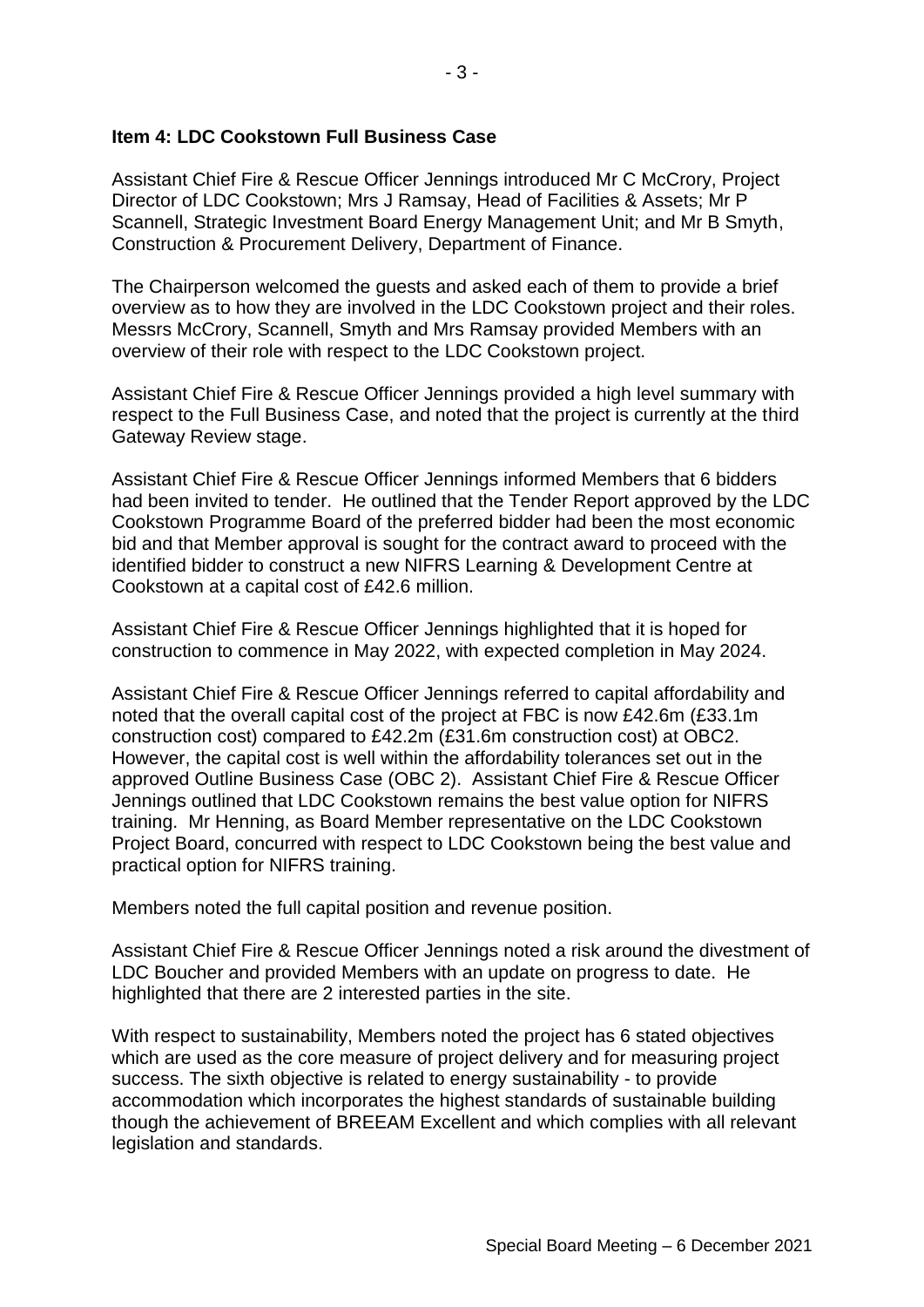#### - - - - - - - - - -

### At this point, Mr Quinn joined the Meeting (virtually)

- - - - - - - - - -

Members acknowledged the work of the Officers in getting the project to this stage.

Assistant Chief Fire & Rescue Officer Jennings answered Members' queries with respect to the information presented.

With respect to Mrs Singleton's query in relation to a residential facility for those Firefighters who are on, for example, a 3 day course and who do not live close to the facility, and whether there will be an increase in accommodation costs, Assistant Chief Fire & Rescue Officer Jennings noted that there is a small overnight residential pod. Mr McCrory outlined that within the FBC overnight accommodation costs have been included for 25% of trainees. He highlighted that discussions are also ongoing with Loughrey College with respect to a partnership agreement and that a meeting would be held in January 2022 to explore this option further.

With respect to Ms Smith's query in relation to divestment and whether the procurement cost is protected against cost inflation, Mr Smyth noted that a clause had been included in the Tender documents to reflect any extraordinary inflationary increases.

Members raised concerns with respect to the energy efficiency options and sought assurances that the value for money exercise takes into account the Government's position re sustainability and carbon footprint, and sought assurances that the Project Team would review the energy proposals.

- - - - - - - - - -

At this point, the Interim Director of HR left the Meeting.

- - - - - - - - - -

Assistant Chief Fire & Rescue Officer Jennings acknowledged Members' viewpoints with respect to energy efficiency and noted that the options would be reviewed by the Energy Management Unit and Design Team with respect to future-proofing sustainability and an options paper would be presented to the next LDC Cookstown Programme Board meeting for consideration.

Mr Scannell assured Members that LDC Cookstown is an excellent building in terms of energy performance, however, he acknowledged the suggestions outlined by Mr Enright.